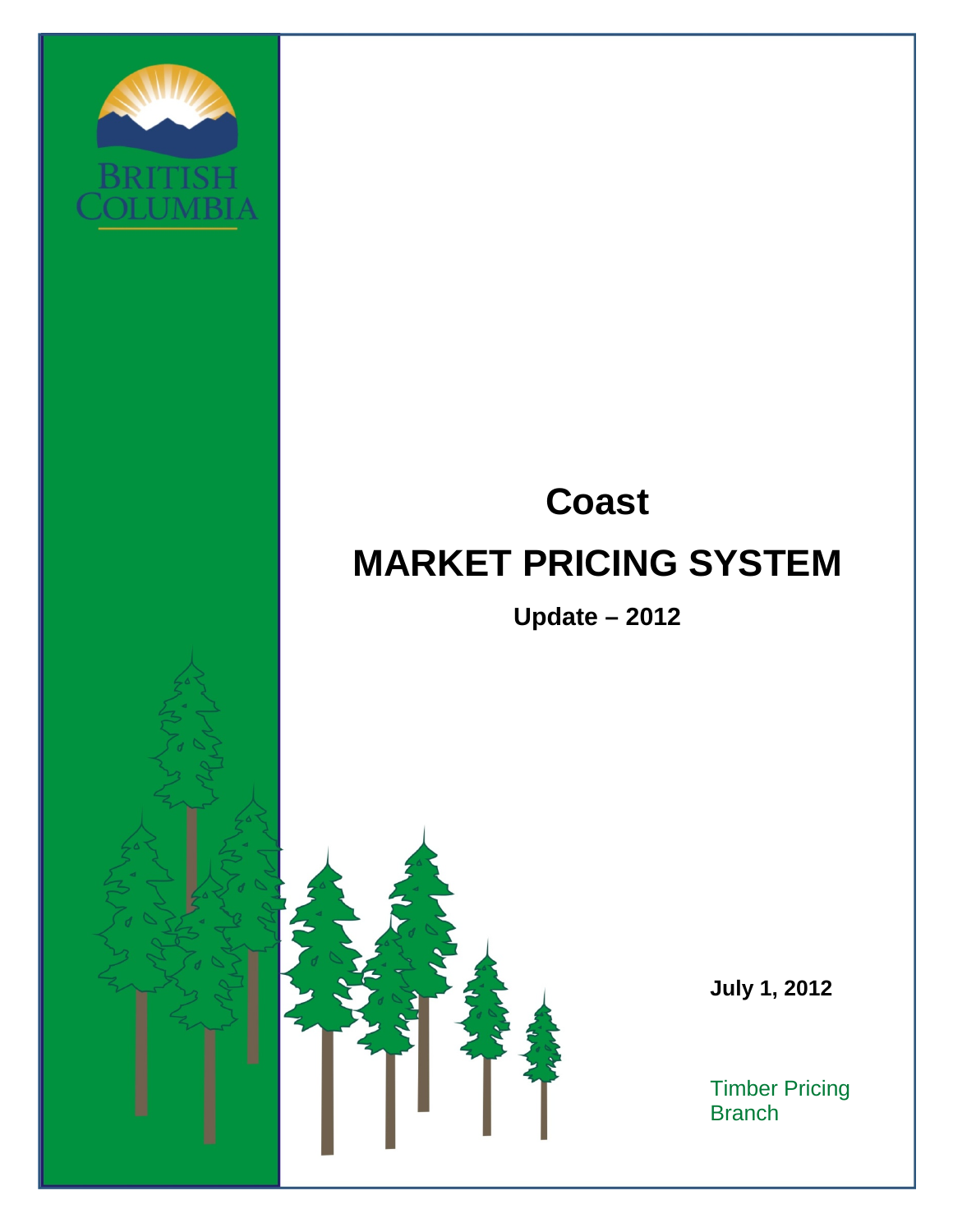# **Table of Contents**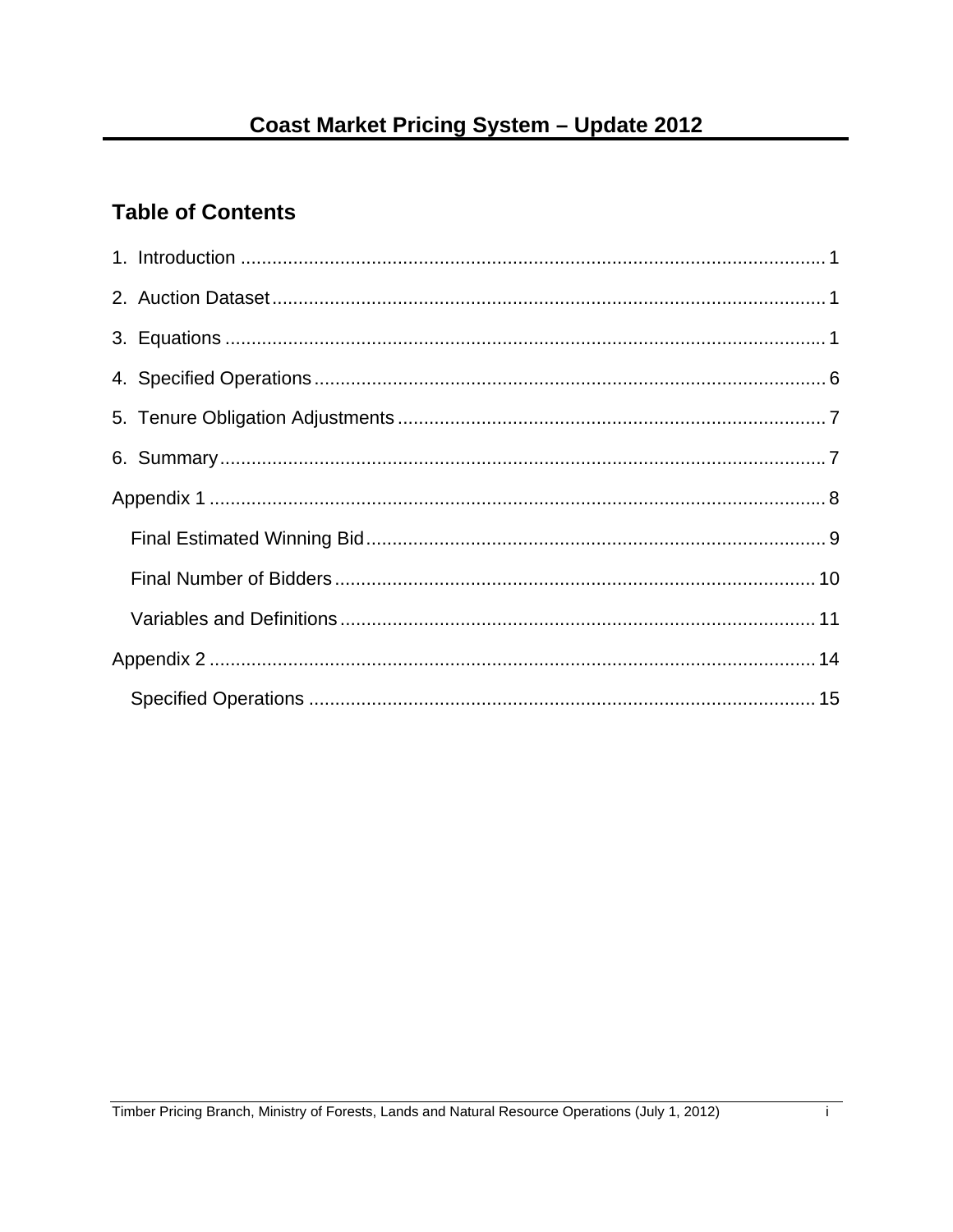#### **1. INTRODUCTION**

The purpose of this paper is to provide an overview of the July 1, 2012 update to the Coast Market Pricing System (MPS). 1

# **2. AUCTION DATASET**

The auction dataset used in the update contains winning bids and data from 277 sales over the 5 year period January 1, 2007 through December 31, 2011.

#### **3. EQUATIONS**

With the new auction dataset, the 2009 equations were re-estimated using the new dataset. No other changes were made.

The results are the benchmark equations, on the following pages.

 $\overline{a}$  $<sup>1</sup>$  This paper is not intended to provide the basis for calculating stumpage rates nor should it be used as</sup> guidance for interpreting the legal policies and procedures for calculating stumpage rates, which are contained in the *Coast Appraisal Manual*. The *Coast Appraisal Manual* contains the policies and procedures referred to in Section 105 of the *Forest Act*.

Timber Pricing Branch, Ministry of Forests, Lands and Natural Resource Operations (July 1, 2012) 1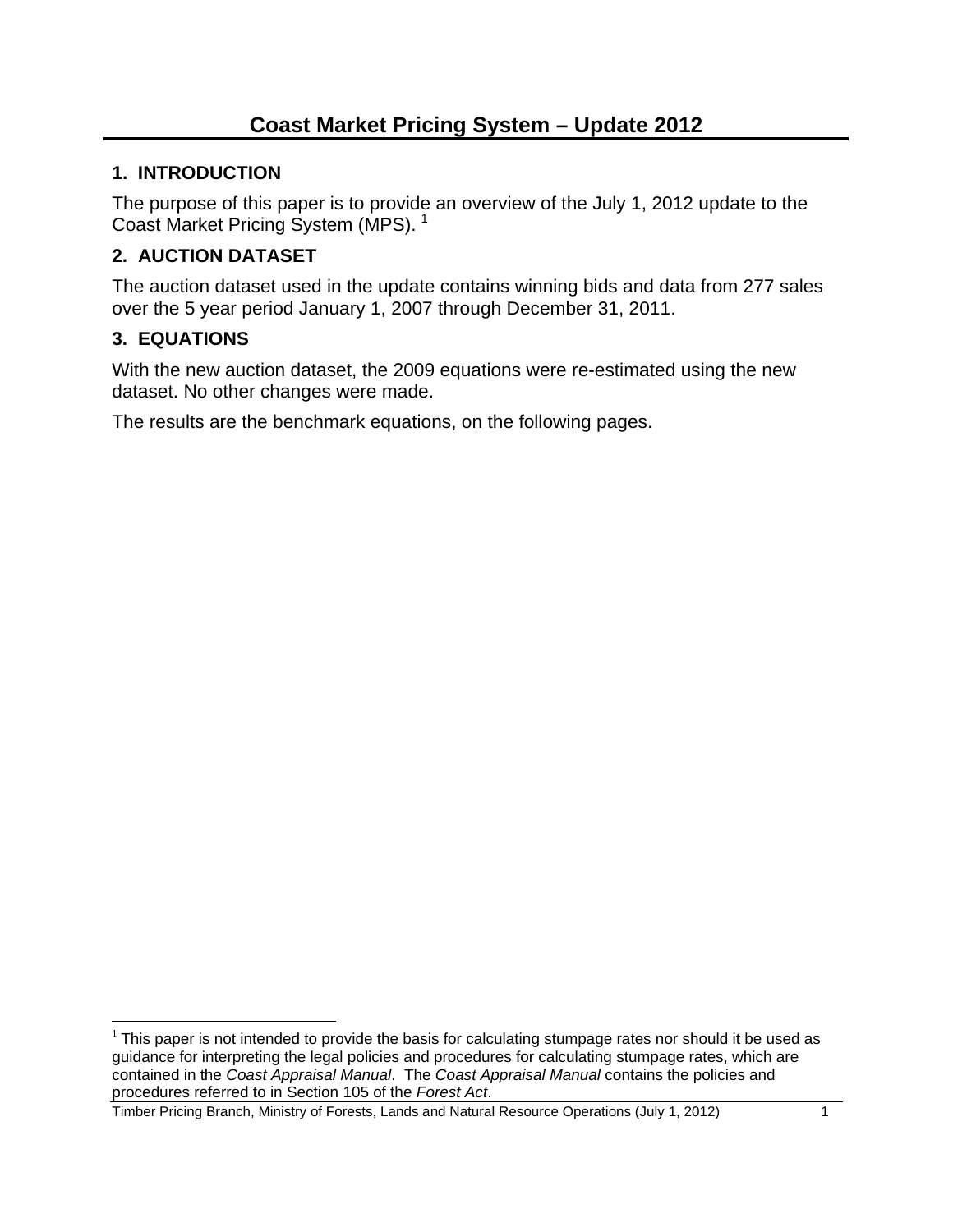# **Coast Market Pricing System – Update 2012**

|                                   | 2009 Equation           |             | <b>Benchmark</b>        |             |
|-----------------------------------|-------------------------|-------------|-------------------------|-------------|
| <b>Dependant Variable</b>         | <b>Real Winning Bid</b> |             | <b>Real Winning Bid</b> |             |
| <b>Explanatory Variable</b>       | <b>Coefficient</b>      | t-Statistic | <b>Coefficient</b>      | t-Statistic |
| Constant                          | $-4.47$                 | $-0.85$     | 3.63                    | 0.58        |
| Hembal                            | $-9.72$                 | $-3.88$     | $-10.09$                | $-3.52$     |
| 3-Month Average Log Selling Price | 0.789                   | 15.19       | 0.647                   | 10.99       |
| <b>Conventional Slope</b>         | $-0.138$                | $-3.30$     | $-0.101$                | $-2.12$     |
| <b>Helicopter Logging</b>         | $-33.29$                | $-12.31$    | $-26.65$                | $-7.86$     |
| LN (Volume per Hectare/1000)      | 10.38                   | 5.67        | 7.74                    | 3.36        |
| Number of Bidders                 | 1.87                    | 9.80        | 1.90                    | 8.55        |
| <b>Distance to Gambier</b>        | $-0.00572$              | $-1.69$     | $-0.00321$              | $-0.76$     |
| 2005 Auctions                     | $-2.97$                 | $-2.18$     | N/A                     | N/A         |
| 2006 Auctions                     | $-3.60$                 | $-2.68$     | N/A                     | N/A         |
| 2007 Auctions                     | 0.182                   | 0.107       | N/A                     | N/A         |
| 2008 Auctions                     | $-7.30$                 | $-4.94$     | $-8.98$                 | $-4.59$     |
| 2009 Auctions                     | N/A                     | N/A         | $-11.40$                | $-4.91$     |
| 2010 Auctions                     | N/A                     | N/A         | $-8.28$                 | $-3.52$     |
| 2011 Auctions                     | N/A                     | N/A         | $-3.75$                 | $-1.69$     |
| Location                          | $-0.0579$               | $-4.75$     | $-0.0567$               | $-3.69$     |
| LN (Piece Size) *OG               | 4.39                    | 2.14        | 3.96                    | 1.46        |
| Second Growth                     | 6.12                    | 3.72        | 4.33                    | 1.98        |
| <b>Number of Observations</b>     | 285                     |             | 277                     |             |
| Adjusted $R^2$                    | 0.832                   |             | 0.724                   |             |

#### **Winning Bid Equation – 2009 and Benchmark**

Note: LN means natural logarithm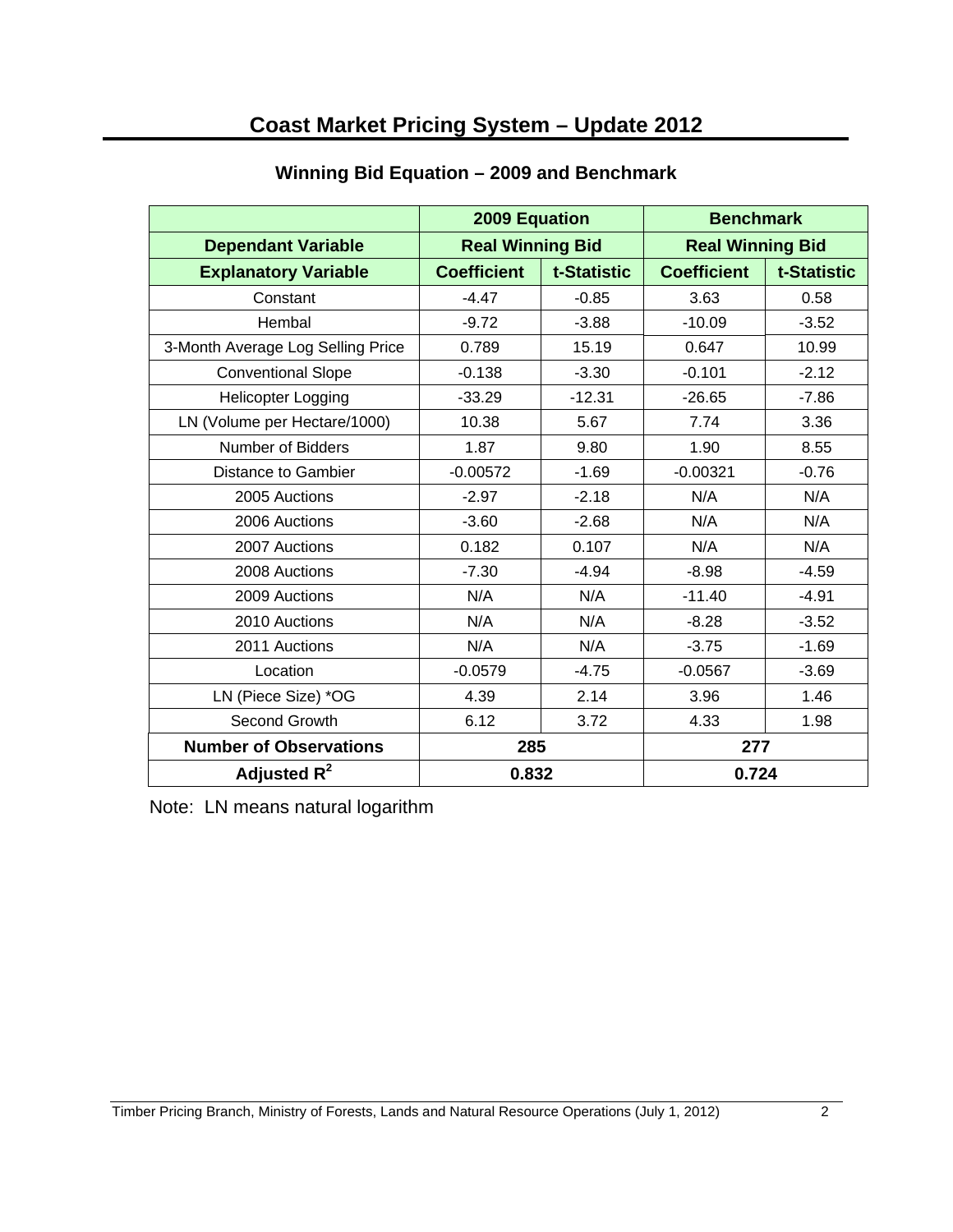# **Coast Market Pricing System – Update 2012**

|                                              | <b>2009 Equation</b> |                               | <b>Benchmark Equation</b> |                               |  |
|----------------------------------------------|----------------------|-------------------------------|---------------------------|-------------------------------|--|
| <b>Dependant Variable</b>                    |                      | <b>LN (Number of Bidders)</b> |                           | <b>LN (Number of Bidders)</b> |  |
| <b>Explanatory Variable</b>                  | <b>Coefficient</b>   | t-Statistic                   | <b>Coefficient</b>        | t-Statistic                   |  |
| Constant                                     | $-3.94$              | $-4.05$                       | $-6.03$                   | $-6.90$                       |  |
| LN (Volume/1000)                             | 0.760                | 3.56                          | 0.402                     | 2.14                          |  |
| <b>Conventional Slope</b>                    | $-0.0225$            | $-2.94$                       | $-0.00816$                | 1.21                          |  |
| 2 <sup>nd</sup> Growth Fir                   | $-0.584$             | $-1.40$                       | $-0.329$                  | $-0.96$                       |  |
| <b>Predicted Bid</b>                         | 0.0989               | 10.05                         | 0.134                     | 13.03                         |  |
| 2005 Auctions                                | $-0.572$             | $-1.31$                       | N/A                       | N/A                           |  |
| 2006 Auctions                                | 0.185                | 0.51                          | N/A                       | N/A                           |  |
| 2007 Auctions                                | $-1.11$              | $-2.82$                       | N/A                       | N/A                           |  |
| 2008 Auctions                                | $-0.714$             | $-1.74$                       | 1.14                      | 2.59                          |  |
| 2009 Auctions                                | N/A                  | N/A                           | 3.22                      | 6.51                          |  |
| 2010 Auctions                                | N/A                  | N/A                           | 3.03                      | 6.43                          |  |
| 2011 Auctions                                | N/A                  | N/A                           | 2.34                      | 5.34                          |  |
| District Average Number of<br><b>Bidders</b> | 0.864                | 7.31                          | 0.767                     | 7.73                          |  |
| Isolated                                     | $-0.376$             | $-1.24$                       | $-0.623$                  | $-1.87$                       |  |
| <b>Number of Observations</b>                | 285                  |                               | 277                       |                               |  |
| Adjusted $R^2$                               | 0.480                |                               | 0.519                     |                               |  |

#### **Number of Bidders Equation – 2009 and Benchmark**

Note: LN means natural logarithm.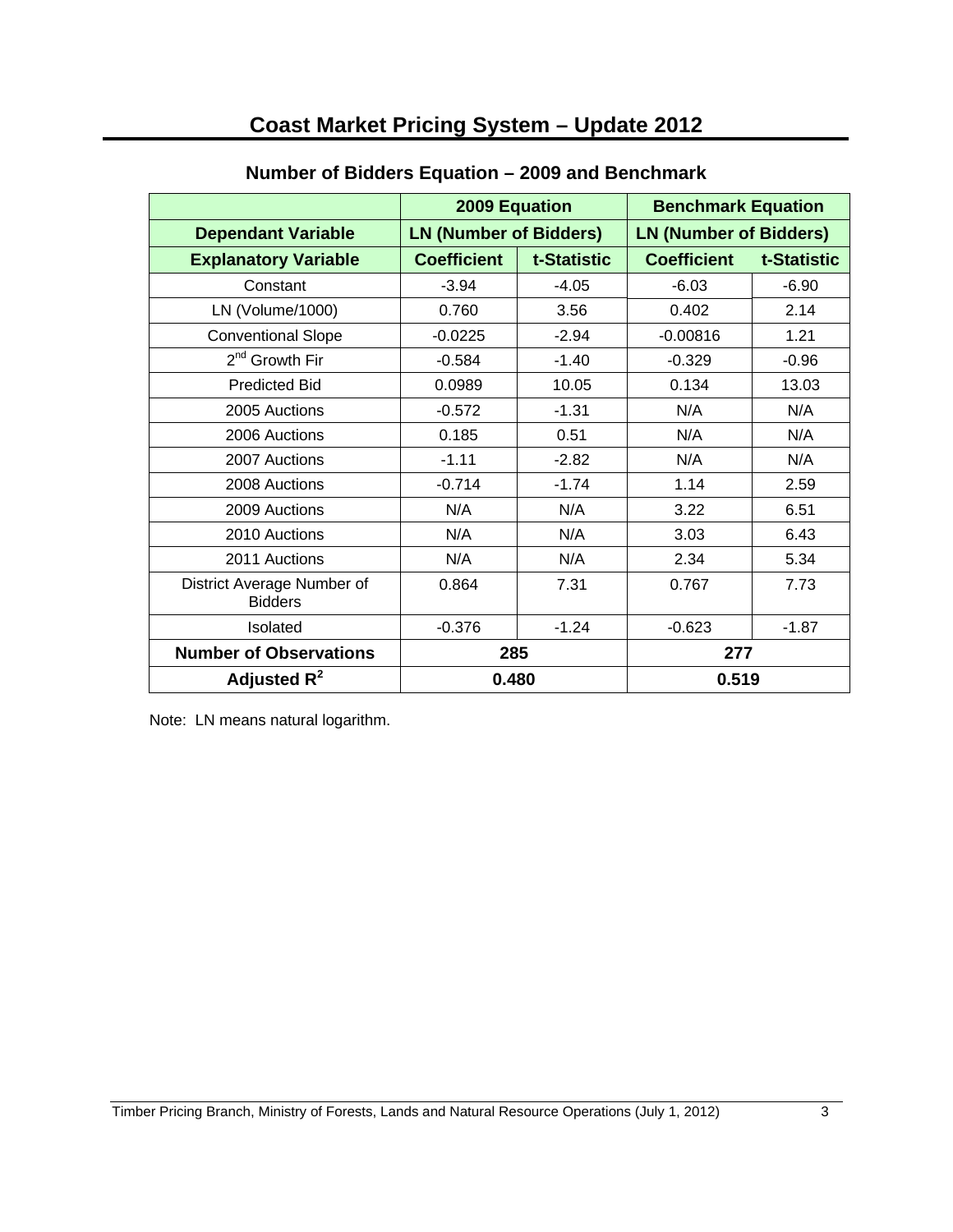New variables were tested to see if they would improve the statistics, compared to the benchmark equations. Likewise, variables that were no longer significant were removed. See appendix 1 for detailed statistics and definitions.

The final equations, compared to the Benchmark Equations, are shown below.

|                                   | <b>Benchmark</b>        |             | <b>Final Equation</b>   |             |
|-----------------------------------|-------------------------|-------------|-------------------------|-------------|
| <b>Dependant Variable</b>         | <b>Real Winning Bid</b> |             | <b>Real Winning Bid</b> |             |
| <b>Explanatory Variable</b>       | <b>Coefficient</b>      | t-Statistic | <b>Coefficient</b>      | t-Statistic |
| Constant                          | 3.63                    | 0.58        | $-23.74$                | $-4.12$     |
| Hembal                            | $-10.09$                | $-3.52$     | N/A                     | N/A         |
| 3-Month Average Log Selling Price | 0.647                   | 10.99       | 0.619                   | 11.74       |
| Cedar and Cypress                 | N/A                     | N/A         | 9.67                    | 2.41        |
| Cedar and Cypress 2007            | N/A                     | N/A         | 30.21                   | 6.67        |
| Gambier Dist 400                  | N/A                     | N/A         | $-7.95$                 | $-1.58$     |
| <b>Cruise Grades</b>              | N/A                     | N/A         | 6.27                    | 3.90        |
| <b>Conventional Slope</b>         | $-0.101$                | $-2.12$     | $-0.103$                | $-2.65$     |
| <b>Helicopter Logging</b>         | $-26.65$                | $-7.86$     | $-25.63$                | $-8.44$     |
| LN (Volume per Hectare/1000)      | 7.74                    | 3.36        | 7.65                    | 2.29        |
| Number of Bidders                 | 1.90                    | 8.55        | 2.03                    | 9.68        |
| <b>Distance to Gambier</b>        | $-0.00321$              | $-0.76$     | N/A                     | N/A         |
| 2008 Auctions                     | $-8.98$                 | $-4.59$     | N/A                     | N/A         |
| 2009 Auctions                     | $-11.40$                | $-4.91$     | N/A                     | N/A         |
| 2010 Auctions                     | $-8.28$                 | $-3.52$     | N/A                     | N/A         |
| 2011 Auctions                     | $-3.75$                 | $-1.69$     | N/A                     | N/A         |
| Location                          | $-0.0567$               | $-3.69$     | $-0.0659$               | $-4.53$     |
| LN (Piece Size)                   | N/A                     | N/A         | 2.24                    | 1.12        |
| LN (Piece Size) * Old Growth      | 3.96                    | 1.46        | N/A                     | N/A         |
| Second Growth Fir                 | N/A                     | N/A         | 9.57                    | 4.39        |
| Second Growth                     | 4.33                    | 1.98        | N/A                     | N/A         |
| <b>Number of Observations</b>     | 277                     |             | 277                     |             |
| Adjusted $R^2$                    | 0.724                   |             | 0.746                   |             |

#### **Winning Bid – Benchmark and Final**

Note: LN means natural logarithm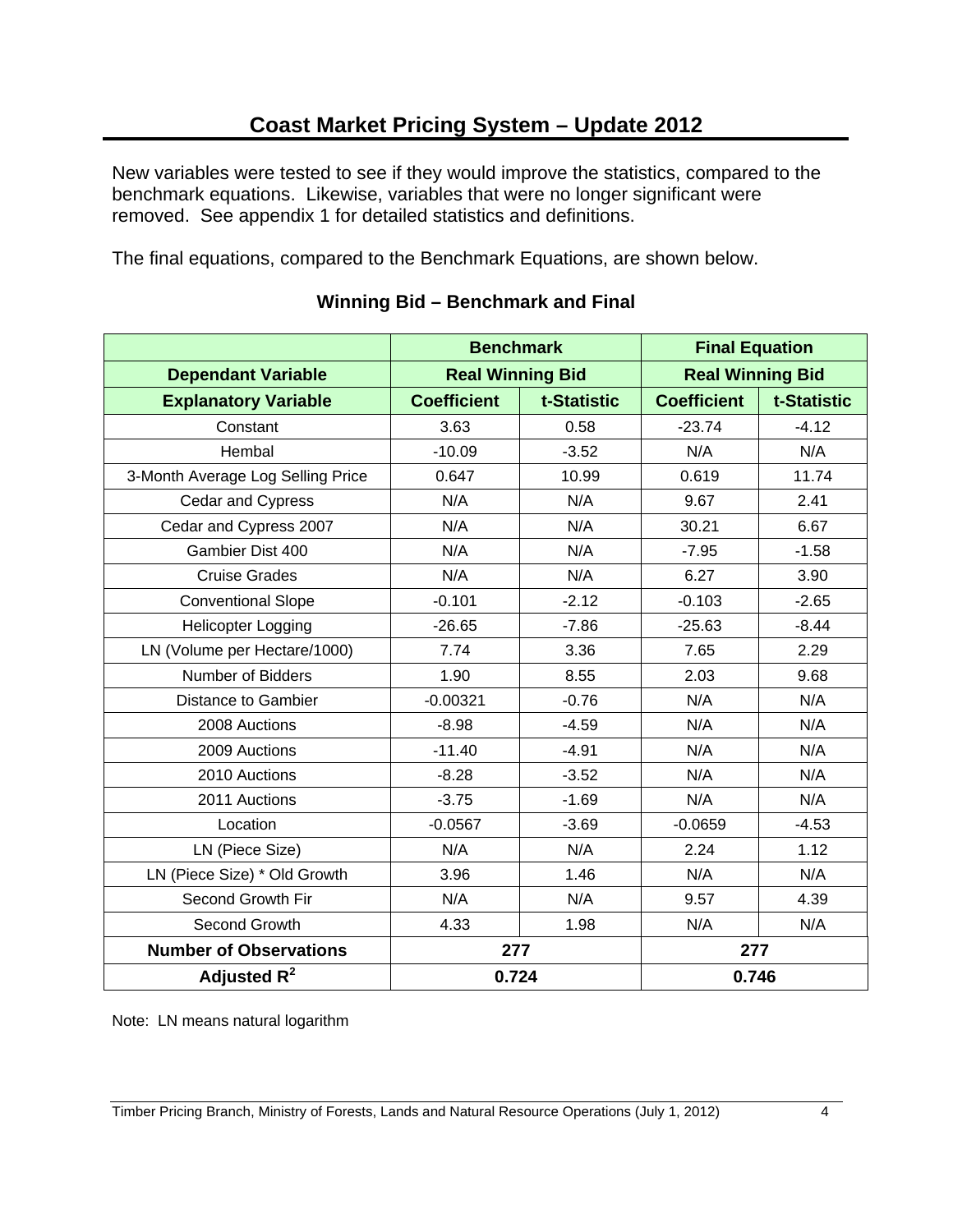|                                              | <b>Benchmark</b> |                        | <b>Final Equation</b> |                          |  |
|----------------------------------------------|------------------|------------------------|-----------------------|--------------------------|--|
| Dependant Variable                           |                  | LN (Number of Bidders) |                       | <b>Number of Bidders</b> |  |
| <b>Explanatory Variable</b>                  | Coefficient      | t-Statistic            | Coefficient           | t-Statistic              |  |
| Constant                                     | $-6.03$          | $-6.90$                | $-2.23$               | $-2.83$                  |  |
| LN (Volume/1000)                             | 0.402            | 2.14                   | 0.297                 | 1.42                     |  |
| <b>Conventional Slope</b>                    | $-0.00816$       | 1.21                   | N/A                   | N/A                      |  |
| Second Growth                                | N/A              | N/A                    | $-0.339$              | $-1.38$                  |  |
| 2 <sup>nd</sup> Growth Fir                   | $-0.329$         | $-0.96$                | N/A                   | N/A                      |  |
| <b>Predicted Bid</b>                         | 0.134            | 13.03                  | 0.0846                | 9.88                     |  |
| 2008 Auctions                                | 1.14             | 2.59                   | N/A                   | N/A                      |  |
| 2009 Auctions                                | 3.22             | 6.51                   | N/A                   | N/A                      |  |
| 2010 Auctions                                | 3.03             | 6.43                   | N/A                   | N/A                      |  |
| 2011 Auctions                                | 2.34             | 5.34                   | N/A                   | N/A                      |  |
| District Average Number of<br><b>Bidders</b> | 0.767            | 7.73                   | 0.821                 | 7.53                     |  |
| 4 <sup>th</sup> Quarter Auctions             | N/A              | N/A                    | 0.412                 | 1.31                     |  |
| Isolated                                     | $-0.623$         | $-1.87$                | $-0.604$              | $-1.65$                  |  |
| <b>Number of Observations</b>                | 277              |                        | 277                   |                          |  |
| Adjusted $R^2$                               | 0.519            |                        | 0.400                 |                          |  |

## **Number of Bidders Equation – Benchmark and Final**

Note: LN means natural logarithm

For both equations combined, the statistical accuracy and reliability was improved.

To implement the new equations in the *Coast Appraisal Manual*, the two equations are reduced to one equation. This is done by substituting the Number of Bidders equation into the Winning Bid Equation (and thereby eliminating the variable: Number of Bidders).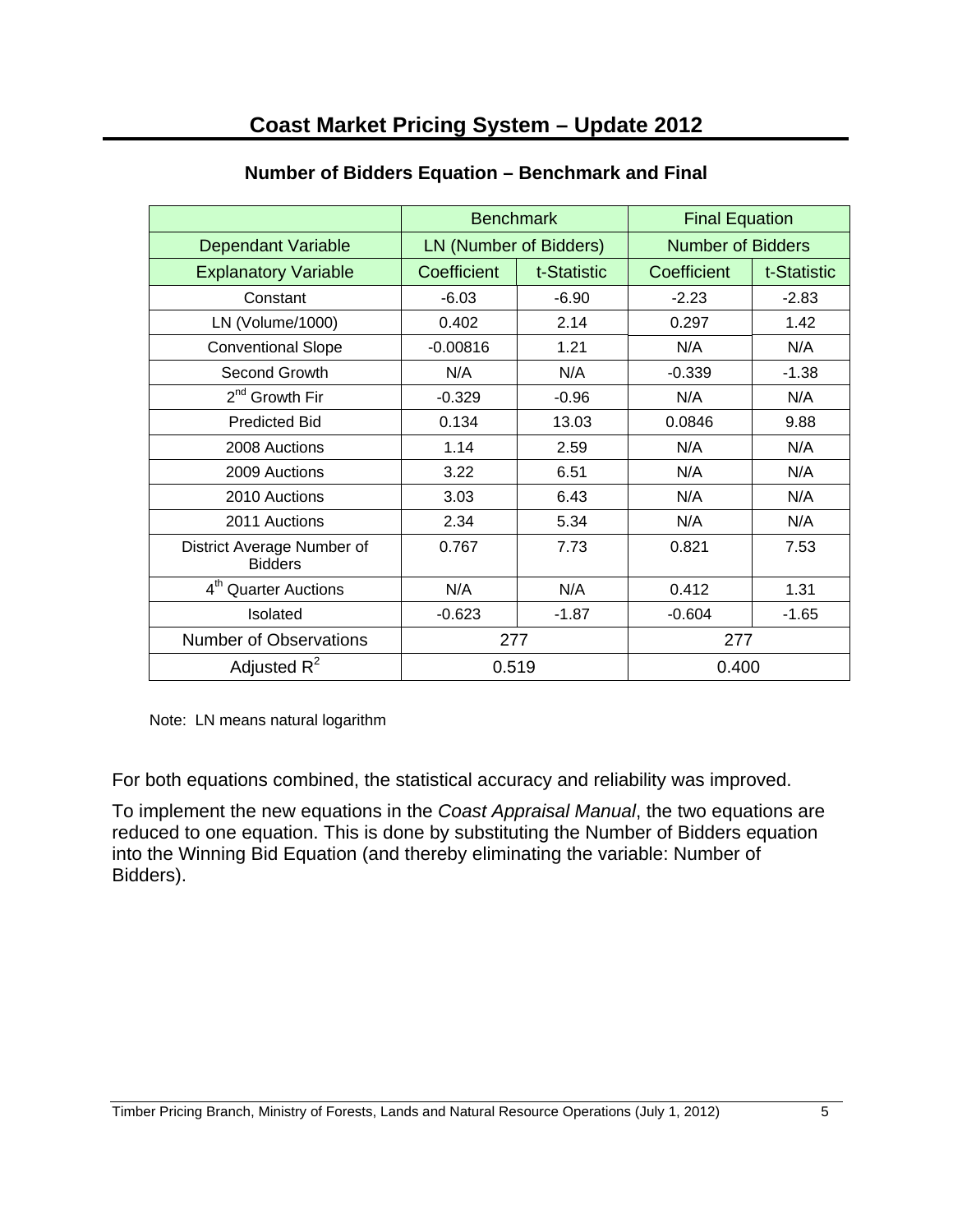### **4. SPECIFIED OPERATIONS**

The auction dataset used to develop MPS is comprised of 277 auctions. There are some harvesting situations that are not represented in the auction dataset (for example, helicopter single standing stem selection) and therefore, a specified operation cost estimate is used in the calculation of stumpage rates. See Appendix 2 for definitions of each specified operation.

The specified operations are shown below.

| <b>Specified Operations</b>                         | January 2009<br><b>Update</b>  | <b>July 2012</b><br><b>Update</b> |
|-----------------------------------------------------|--------------------------------|-----------------------------------|
| Skyline Logging                                     | Same formula                   | Same formula                      |
| Inland Water Log Transportation                     | \$4.41/m <sup>3</sup>          | \$4.41/ $m3$                      |
| <b>Tree Crown Modification</b>                      | \$53.50/tree (old growth)      | \$46.18/tree (old growth)         |
|                                                     | \$36.38/tree $(2^{nd}$ growth) | \$20.69/tree $(2^{nd}$ growth)    |
| <b>Clayoquot Sound Operating Costs</b>              | \$6.11/m <sup>3</sup>          | \$6.11/m <sup>3</sup>             |
| <b>Helicopter Single Standing Stem</b><br>Selection | \$37.78/m3                     | \$37.78/m3                        |
| De-stumping for Root Disease Control                | \$1,114/ha                     | \$1,114/ha                        |
| Ecosystem Based Management                          | \$2.75/m <sup>3</sup>          | \$2.75/ $m3$                      |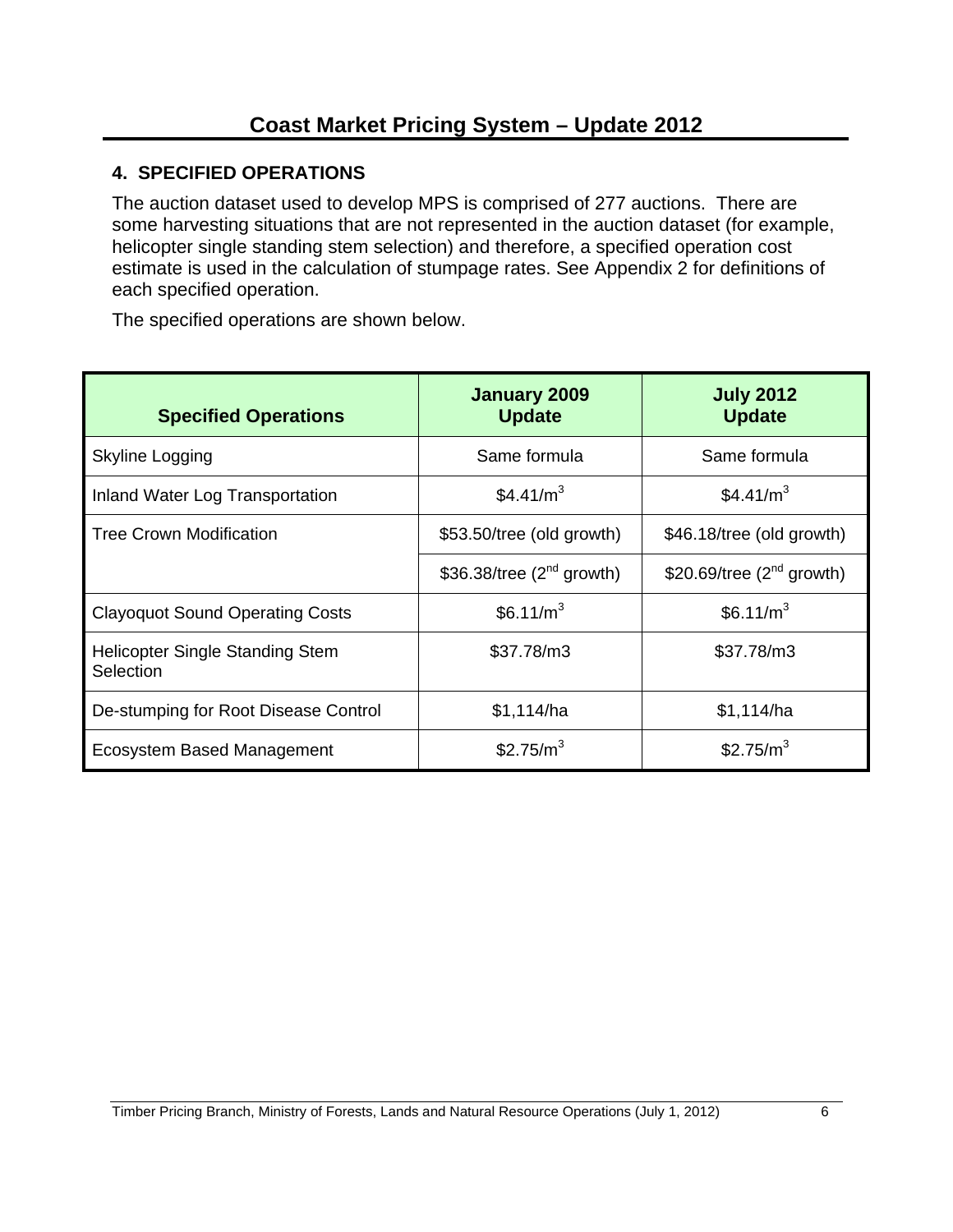# **5. TENURE OBLIGATION ADJUSTMENTS**

As outlined in the Coast Tenure Obligations Adjustment paper (dated July 1, 2012), the adjustments are based on cost surveys.

The tenure obligation adjustments are shown below.

| <b>Tenure Obligations</b>             | January 2009<br><b>Update</b>        | <b>July 2012</b><br><b>Update</b>    |
|---------------------------------------|--------------------------------------|--------------------------------------|
| Forest Planning & Administration Cost | \$10.63                              | \$13.87                              |
| Low Volume Cost                       | \$7.51                               | \$7.51                               |
| Road Development Cost                 | Appraisal Manual *                   | Appraisal Manual *                   |
| Road Management Cost                  | \$2.13                               | \$1.46                               |
| Road Use Charges                      | Approved actuals                     | Approved actuals                     |
| <b>Basic Silviculture Cost</b>        | \$2.50-\$8.79<br>(based on district) | \$2.95-\$8.97<br>(based on district) |
| <b>BCTS</b> Infrastructure            | \$0.57                               | \$0.54                               |
| Low Grade Adjustment                  | $1/$ (1-% low grade)                 | $1/$ (1-% low grade)                 |
| Return to Forest Management           | 1.073                                | 1.066                                |

#### **6. SUMMARY**

The new final equation, specified operations and tenure obligation adjustments will be used to calculate stumpage rates on the Coast, starting July 1, 2012.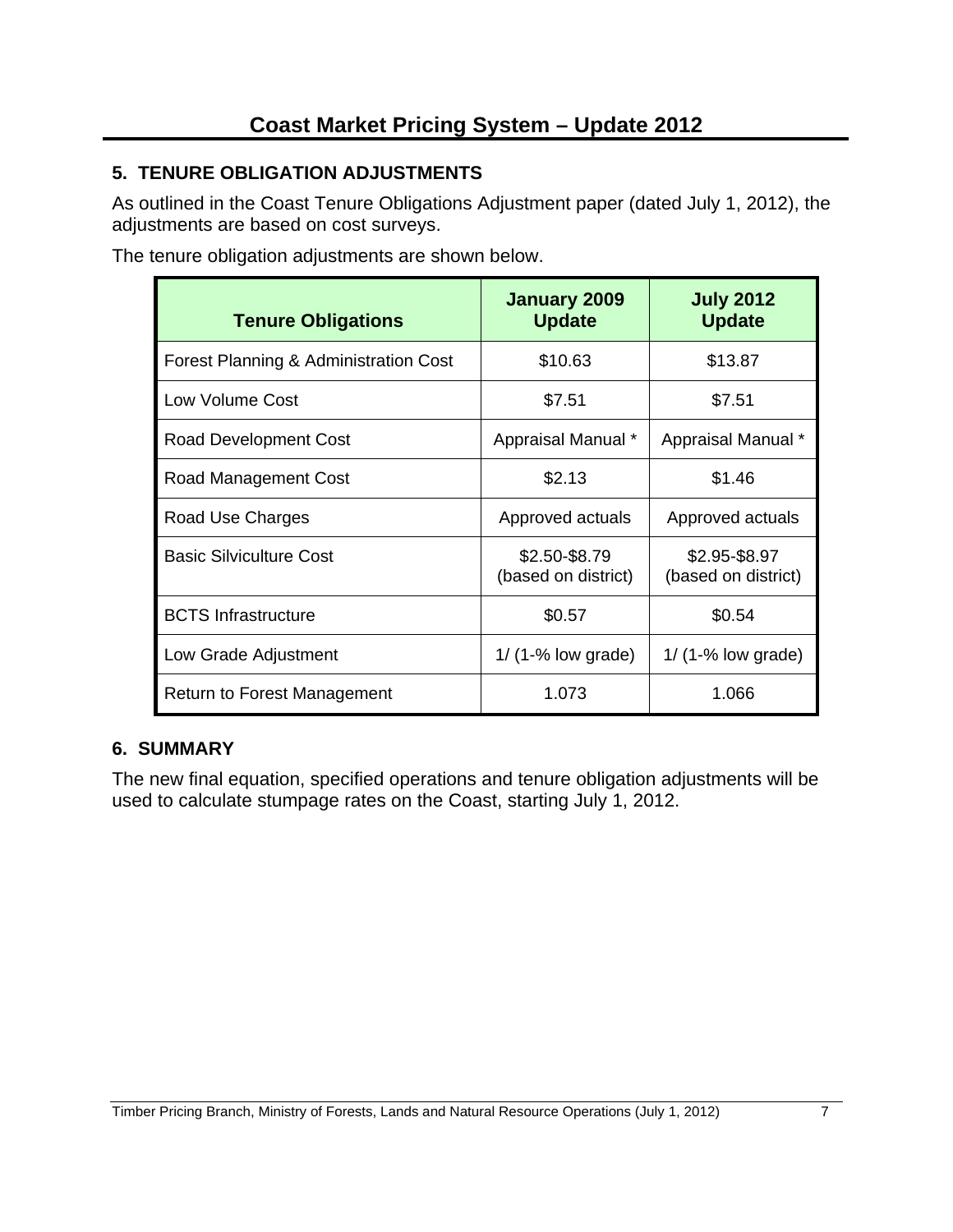**APPENDIX 1**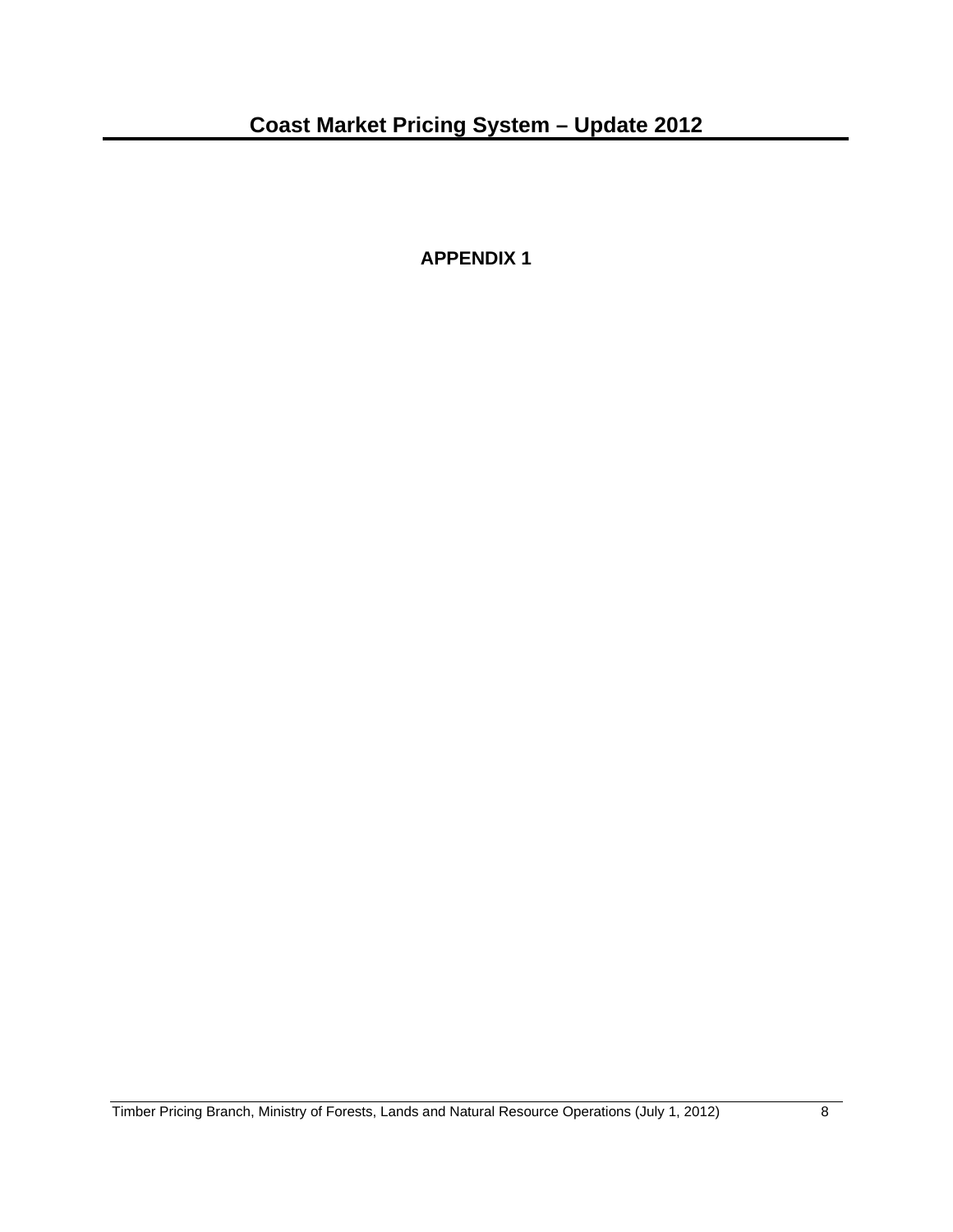| Dependent Variable: RWB<br>Method: Least Squares<br>Date: 05/13/12 Time: 12:13<br>Sample: 1 407 IF IN 277=1<br>Included observations: 277 |             |                       |             |          |
|-------------------------------------------------------------------------------------------------------------------------------------------|-------------|-----------------------|-------------|----------|
|                                                                                                                                           | Coefficient | Std. Error            | t-Statistic | Prob.    |
| Constant<br>3 Month Average Log Selling                                                                                                   | -23.73586   | 5.765840              | -4.116635   | 0.0001   |
| Price                                                                                                                                     | 0.618969    | 0.052733              | 11.73778    | 0.0000   |
| <b>Conventional Slope</b>                                                                                                                 | $-0.102765$ | 0.038792              | $-2.649110$ | 0.0086   |
| <b>Helicopter Logging</b>                                                                                                                 | $-25.62948$ | 3.035955              | $-8.441980$ | 0.0000   |
| Volume per hectare/1000                                                                                                                   | 7.648986    | 3.346823              | 2.285447    | 0.0231   |
| LN (Piece Size)                                                                                                                           | 2.239848    | 2.007015              | 1.116010    | 0.2654   |
| Location                                                                                                                                  | $-0.065929$ | 0.014546              | $-4.532374$ | 0.0000   |
| Second Growth Fir                                                                                                                         | 9.568803    | 2.181132              | 4.387080    | 0.0000   |
| Cedar and Cypress                                                                                                                         | 9.671943    | 4.008518              | 2.412848    | 0.0165   |
| Cedar and Cypress 2007                                                                                                                    | 30.20543    | 4.529478              | 6.668634    | 0.0000   |
| Gambier Distance 400                                                                                                                      | $-7.946460$ | 5.024984              | $-1.581390$ | 0.1150   |
| Number of Bidders                                                                                                                         | 2.026143    | 0.209316              | 9.679818    | 0.0000   |
| <b>Cruise Grades</b>                                                                                                                      | 6.269714    | 1.609550              | 3.895320    | 0.0001   |
| R-squared                                                                                                                                 | 0.757209    | Mean dependent var    |             | 26.25993 |
| Adjusted R-squared                                                                                                                        | 0.746173    | S.D. dependent var    |             | 16.26407 |
| S.E. of regression                                                                                                                        | 8.194046    | Akaike info criterion |             | 7.090487 |
| Sum squared resid                                                                                                                         | 17725.59    | Schwarz criterion     |             | 7.260567 |
| Log likelihood                                                                                                                            | -969.0325   | Hannan-Quinn criter.  |             | 7.158730 |
| <b>F-statistic</b>                                                                                                                        | 68.61279    | Durbin-Watson stat    |             | 1.889913 |
| Prob(F-statistic)                                                                                                                         | 0.000000    |                       |             |          |

#### **FINAL ESTIMATED WINNING BID**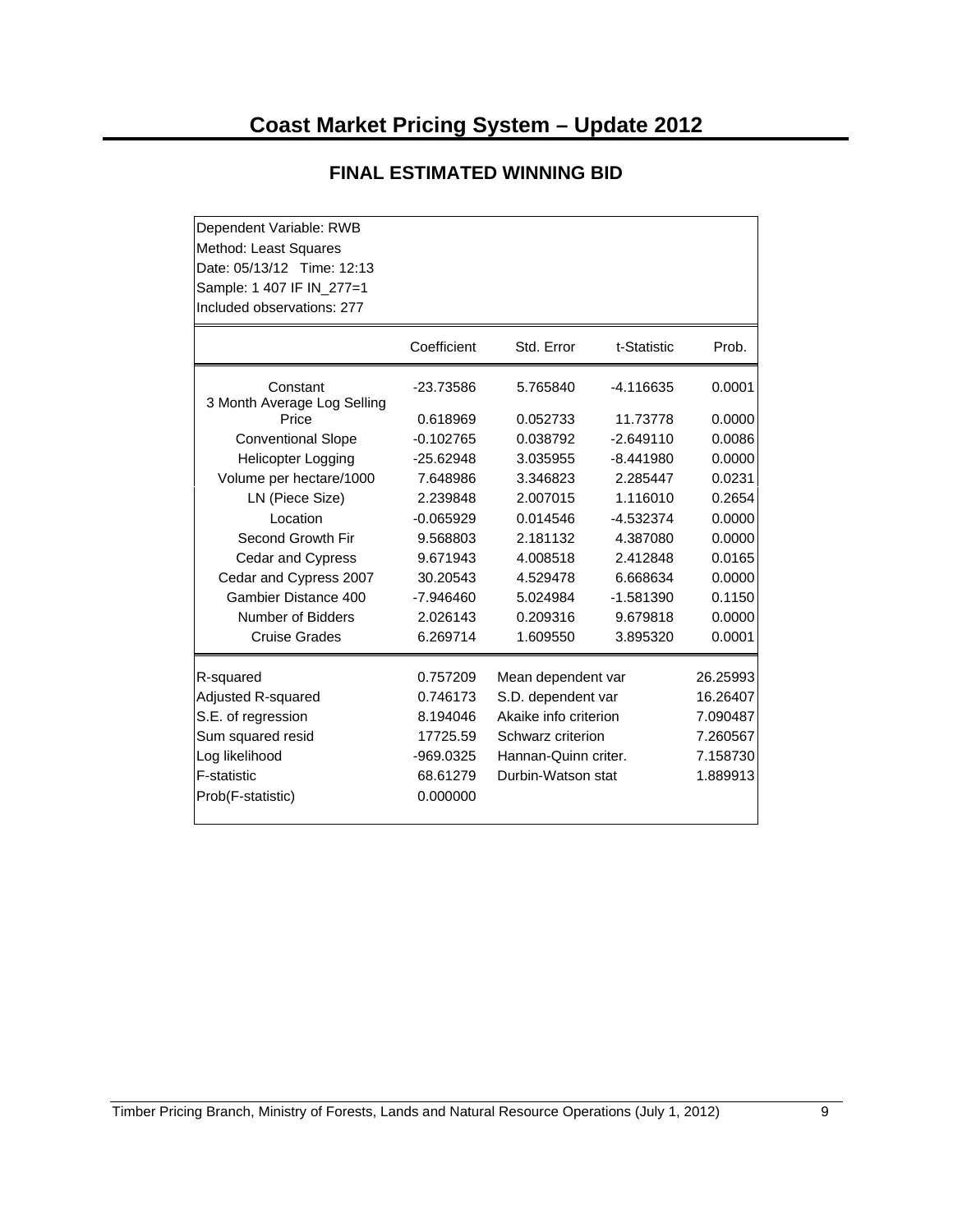| Dependent Variable: NB           |                            |                       |             |          |  |  |  |
|----------------------------------|----------------------------|-----------------------|-------------|----------|--|--|--|
| Method: Least Squares            |                            |                       |             |          |  |  |  |
|                                  | Date: 05/13/12 Time: 12:14 |                       |             |          |  |  |  |
| Sample: 1 407 IF IN_277=1        |                            |                       |             |          |  |  |  |
| Included observations: 277       |                            |                       |             |          |  |  |  |
|                                  | Coefficient                | Std. Error            | t-Statistic | Prob.    |  |  |  |
| Constant                         | $-2.229992$                | 0.788153              | $-2.829390$ | 0.0050   |  |  |  |
| <b>Predicted Bid</b>             | 0.084551                   | 0.008557              | 9.881340    | 0.0000   |  |  |  |
| Second Growth                    | $-0.338814$                | 0.245770              | $-1.378584$ | 0.1692   |  |  |  |
| LN (Volume/1000)                 | 0.297339                   | 0.208764              | 1.424280    | 0.1555   |  |  |  |
| District Average Number          |                            |                       |             |          |  |  |  |
| of Bidders                       | 0.820752                   | 0.108973              | 7.531671    | 0.0000   |  |  |  |
| Isolated                         | $-0.603627$                | 0.365555              | $-1.651259$ | 0.0998   |  |  |  |
| 4 <sup>th</sup> Quarter Auctions | 0.412406                   | 0.314726              | 1.310364    | 0.1912   |  |  |  |
| R-squared                        | 0.413459                   | Mean dependent var    |             | 4.173285 |  |  |  |
| Adjusted R-squared               | 0.400425                   | S.D. dependent var    |             | 2.560629 |  |  |  |
| S.E. of regression               | 1.982752                   | Akaike info criterion |             | 4.231794 |  |  |  |
| Sum squared resid                | 1061.452                   | Schwarz criterion     |             | 4.323376 |  |  |  |
| Log likelihood                   | -579.1035                  | Hannan-Quinn criter.  |             | 4.268540 |  |  |  |
| F-statistic                      | 31.72103                   | Durbin-Watson stat    |             | 1.536725 |  |  |  |
| Prob(F-statistic)                | 0.000000                   |                       |             |          |  |  |  |

#### **FINAL NUMBER OF BIDDERS**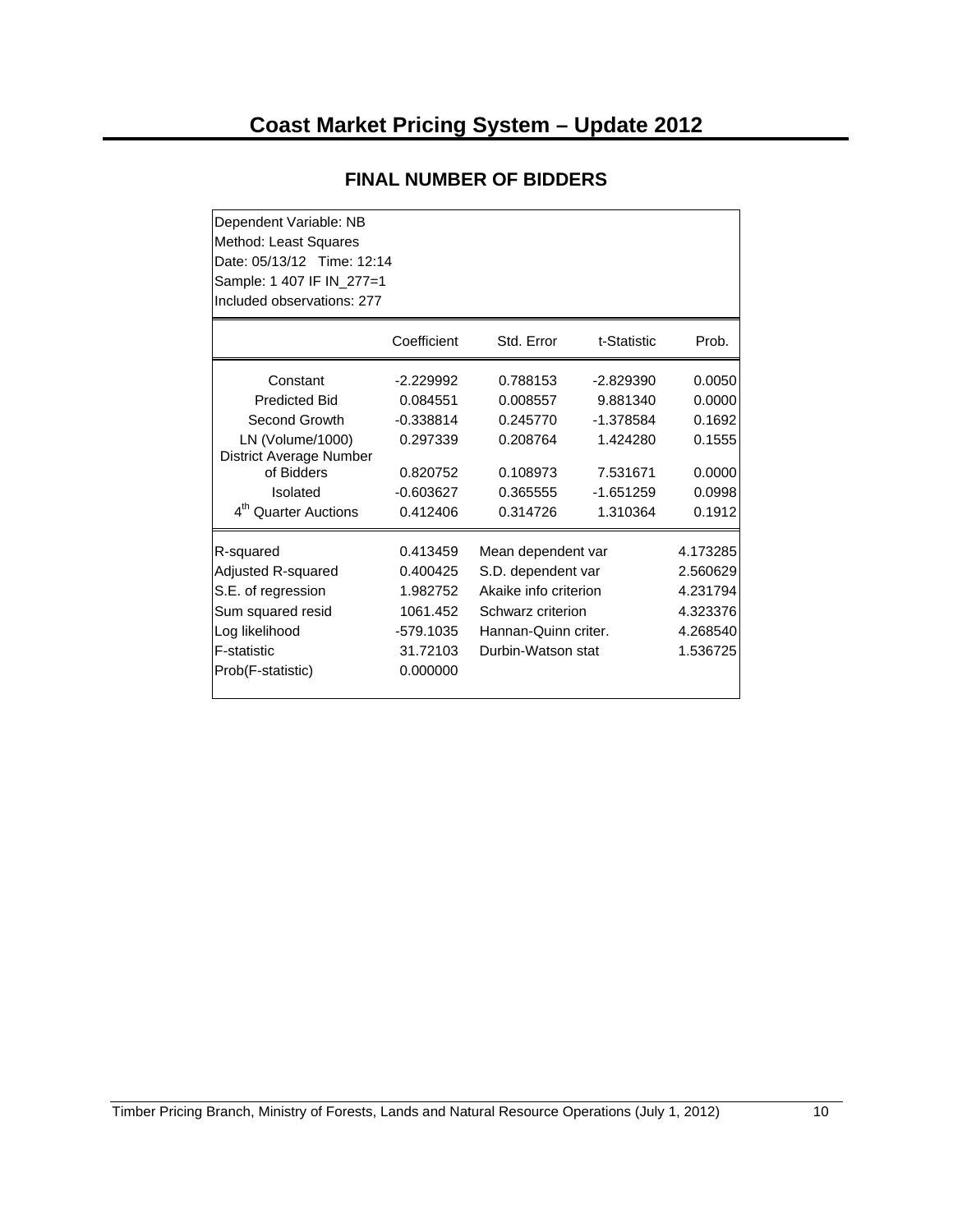# **VARIABLES AND DEFINITIONS**

| <b>PREDICTED BID</b>                                  | Used in the Number of Bidders equation: The estimated<br>winning bid for the cutting authority from the corresponding<br>winning bid equation, expressed in $\frac{m^3}{2}$ .                                                                                                                                                                                                                                                                                                                                                                         |
|-------------------------------------------------------|-------------------------------------------------------------------------------------------------------------------------------------------------------------------------------------------------------------------------------------------------------------------------------------------------------------------------------------------------------------------------------------------------------------------------------------------------------------------------------------------------------------------------------------------------------|
| 3 MONTH<br><b>AVERAGE LOG</b><br><b>SELLING PRICE</b> | Average coniferous log selling price estimate expressed in<br>$\frac{2}{3}$ This is based upon a consideration of log grades and<br>species for the cutting authority area, and schedules of log<br>market values collected and published by the Timber Pricing<br>Branch.                                                                                                                                                                                                                                                                            |
| <b>SECOND GROWTH</b><br><b>FIR</b>                    | If selling price zone in the appraisal data submission is 52,<br>then 2 <sup>nd</sup> GROWTH FIR is the fraction of the coniferous cruise<br>volume that is Douglas-fir. If the selling price zone is not 52,<br>then $2^{nd}$ GROWTH FIR = 0. $2^{nd}$ GROWTH FIR is in decimal<br>form, rounded to 2 decimal places.                                                                                                                                                                                                                                |
| <b>CEDARCYPRESS</b>                                   | The fraction of the coniferous cruise volume that is cedar and<br>cypress. CEDARCYPRESS is in decimal form, rounded to 2<br>decimal places.                                                                                                                                                                                                                                                                                                                                                                                                           |
| <b>HEMBAL</b>                                         | The fraction of the coniferous cruise volume that is hemlock<br>and balsam. HEMBAL is in decimal form, rounded to 2<br>decimal places.                                                                                                                                                                                                                                                                                                                                                                                                                |
| <b>CONVENTIONAL</b><br><b>SLOPE</b>                   | The average side slope percentage for that part of the cutting<br>authority area that will not be helicopter yarded.                                                                                                                                                                                                                                                                                                                                                                                                                                  |
| <b>VOLUME PER</b><br><b>HECTARE</b>                   | Cruised volume of coniferous timber per hectare. Expressed<br>in $m^3/ha$ and is rounded to 2 decimal places.                                                                                                                                                                                                                                                                                                                                                                                                                                         |
| <b>PIECE SIZE</b>                                     | The net coniferous cruised volume per 10 m log expressed in<br>$m3$ . PIECESIZE is expressed in $m3$ and is rounded to 2<br>decimal places.                                                                                                                                                                                                                                                                                                                                                                                                           |
| <b>HELICOPTER</b><br><b>LOGGING</b>                   | The fraction of the total net cruise volume, including<br>deciduous volume, of timber in a cutting authority area that<br>must be helicopter yarded or yarded by skyline where logs<br>are fully suspended more than 600 m in a straight line to the<br>centre of the closest possible landing. This is calculated by<br>dividing the total volume of timber that must be helicopter<br>yarded or skyline yarded over 600 m by the total net cruise<br>volume of the cutting authority area. HELI is in decimal form,<br>rounded to 2 decimal places. |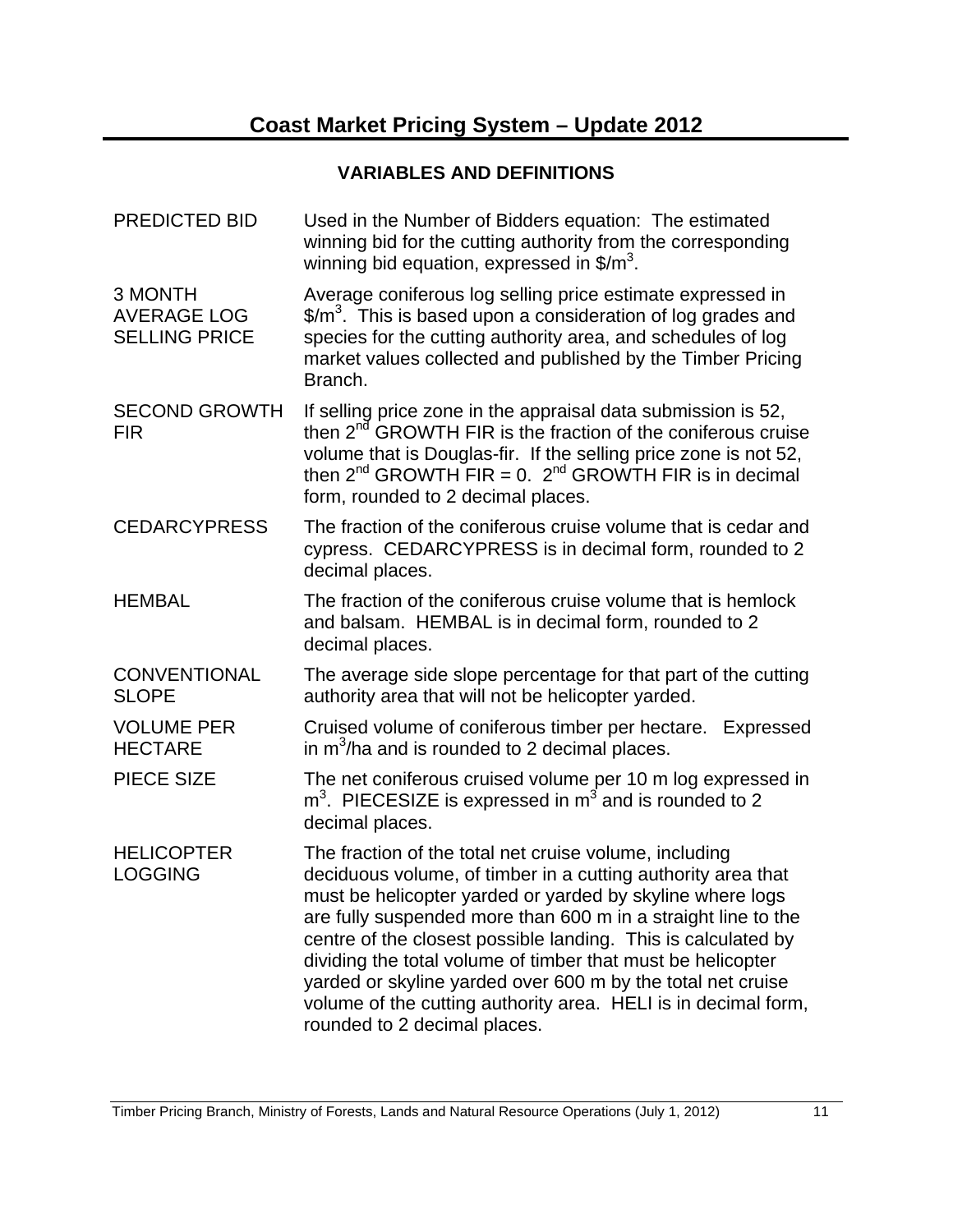| <b>CRUISE GRADES</b>                                                    | If cruise is used as a source for any log grades for the<br>appraisal then CRUISE GRADES = 1, otherwise CRUISE<br>$GRADES = 0$                                                                                                                                                                                                   |
|-------------------------------------------------------------------------|----------------------------------------------------------------------------------------------------------------------------------------------------------------------------------------------------------------------------------------------------------------------------------------------------------------------------------|
| <b>DISTANCE TO</b><br><b>GAMBIER</b>                                    | POA distance is the average straight line distance, weighted<br>by net cruise volume, between the geographic centre of each<br>cutblock in the cutting authority area and Gambier Island.<br>GAMBIST is measured and rounded to the nearest kilometre.<br>The Gambier Island co-ordinate is 49° 29' 09" and 123° 26'<br>44" W.   |
| GAMBDIST400                                                             | Where DISTANCE TO GAMBIER is equal to 400 or greater<br>and district is not Haida Gwaii, GAMBDIST400 = 1, otherwise<br>$GAMBDIST400 = 0.$                                                                                                                                                                                        |
| <b>DISTRICT</b><br><b>AVERAGE</b><br><b>NUMBER OF</b><br><b>BIDDERS</b> | The average number of bidders for the forest district the<br>cutting authority area is located within is listed in Table 4-2.                                                                                                                                                                                                    |
| 2005 AUCTIONS                                                           | If auction sold in 2005, then 2005 Auctions $= 1$                                                                                                                                                                                                                                                                                |
| 2006 AUCTIONS                                                           | If auction sold in 2006, then 2006 Auctions $= 1$                                                                                                                                                                                                                                                                                |
| 2007 AUCTIONS                                                           | If auction sold in 2007, then 2007 Auctions $= 1$                                                                                                                                                                                                                                                                                |
| 2008 AUCTIONS                                                           | If auction sold in 2008, then 2008 Auctions = $1$                                                                                                                                                                                                                                                                                |
| 2009 AUCTIONS                                                           | If auction sold in 2009, then 2009 Auctions $= 1$                                                                                                                                                                                                                                                                                |
| 2010 AUCTIONS                                                           | If auction sold in 2010, then 2010 Auctions $= 1$                                                                                                                                                                                                                                                                                |
| 2011 AUCTIONS                                                           | If auction sold in 2011, then 2011 Auctions = 1                                                                                                                                                                                                                                                                                  |
| 4 <sup>th</sup> QUARTER<br><b>AUCTIONS</b>                              | If auction sold in a $4th$ quarter, then $4th$ QUARTER<br>$AUCTIONS = 1.$                                                                                                                                                                                                                                                        |
| <b>VOLUME</b>                                                           | That part of the total net cruise volume in the cutting authority<br>area that is coniferous timber except that where the cutting<br>authority is a timber licence or is issued under a licence with<br>an AAC greater than 10 000 $m^3$ , then VOL = 27 300. VOL is<br>expressed in $m3$ , rounded to the nearest whole number. |
| <b>CPIF</b>                                                             | The BC Consumer Price Index (P110000) approved by the<br>director for use on the effective date of the appraisal,<br>reappraisal or quarterly adjustment, divided by the base CPI<br>of 109.3.                                                                                                                                   |
| <b>LOCATION</b>                                                         | The net cruise volume weighted average straight line distance<br>measured in kilometres between the geographic centre of<br>each part of a cutting authority area and the nearest support                                                                                                                                        |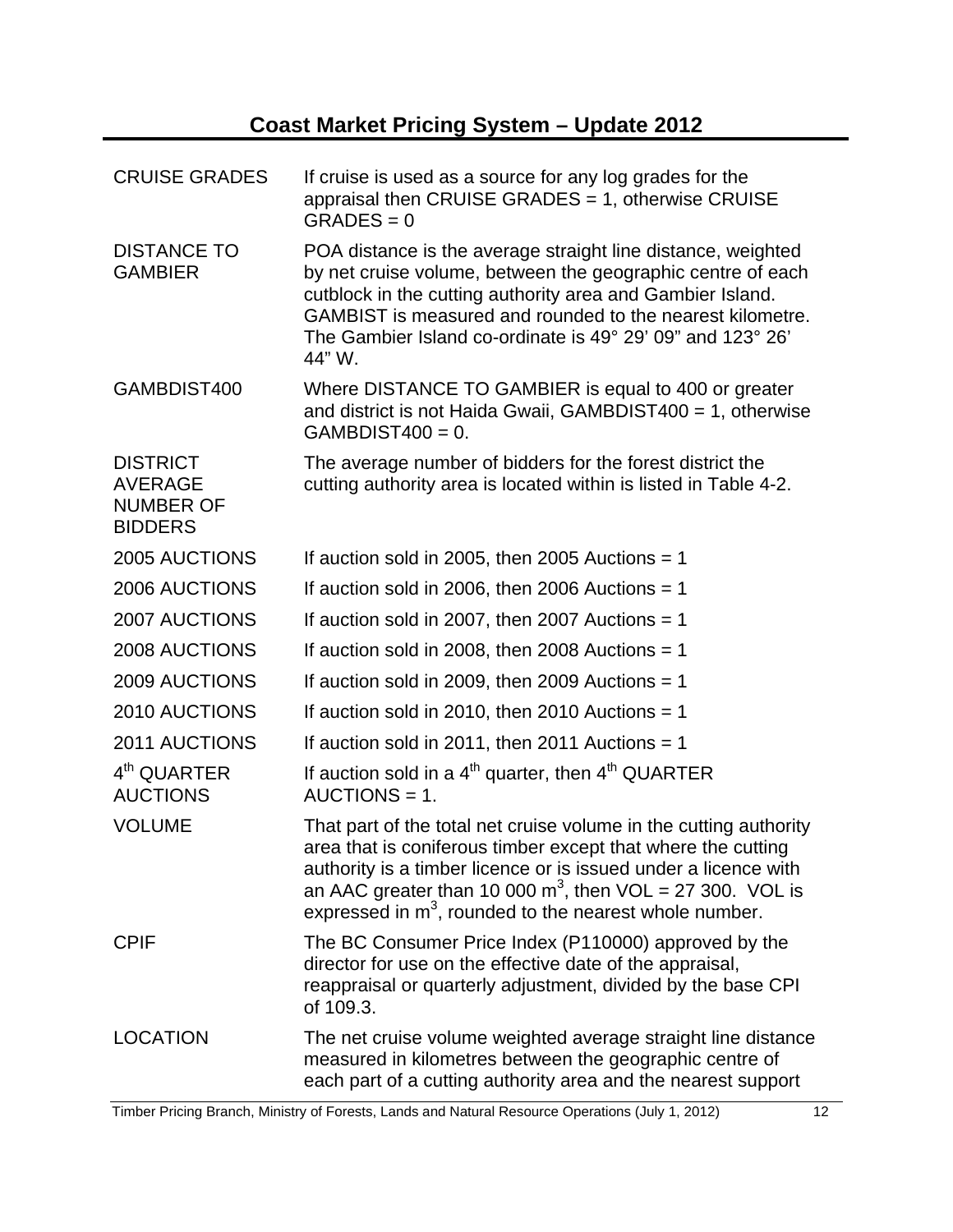centre that is closest to that part of the cutting authority area.

- $ISOLATED$  Isolated = 1, if all parts of the cutting authority area are accessible by air or water only and is not serviced by public ferry service.
- SECOND GROWTH If selling price zone in the appraisal data submission is 52, then SECOND GROWTH =1, otherwise SECOND GROWTH  $= 0.$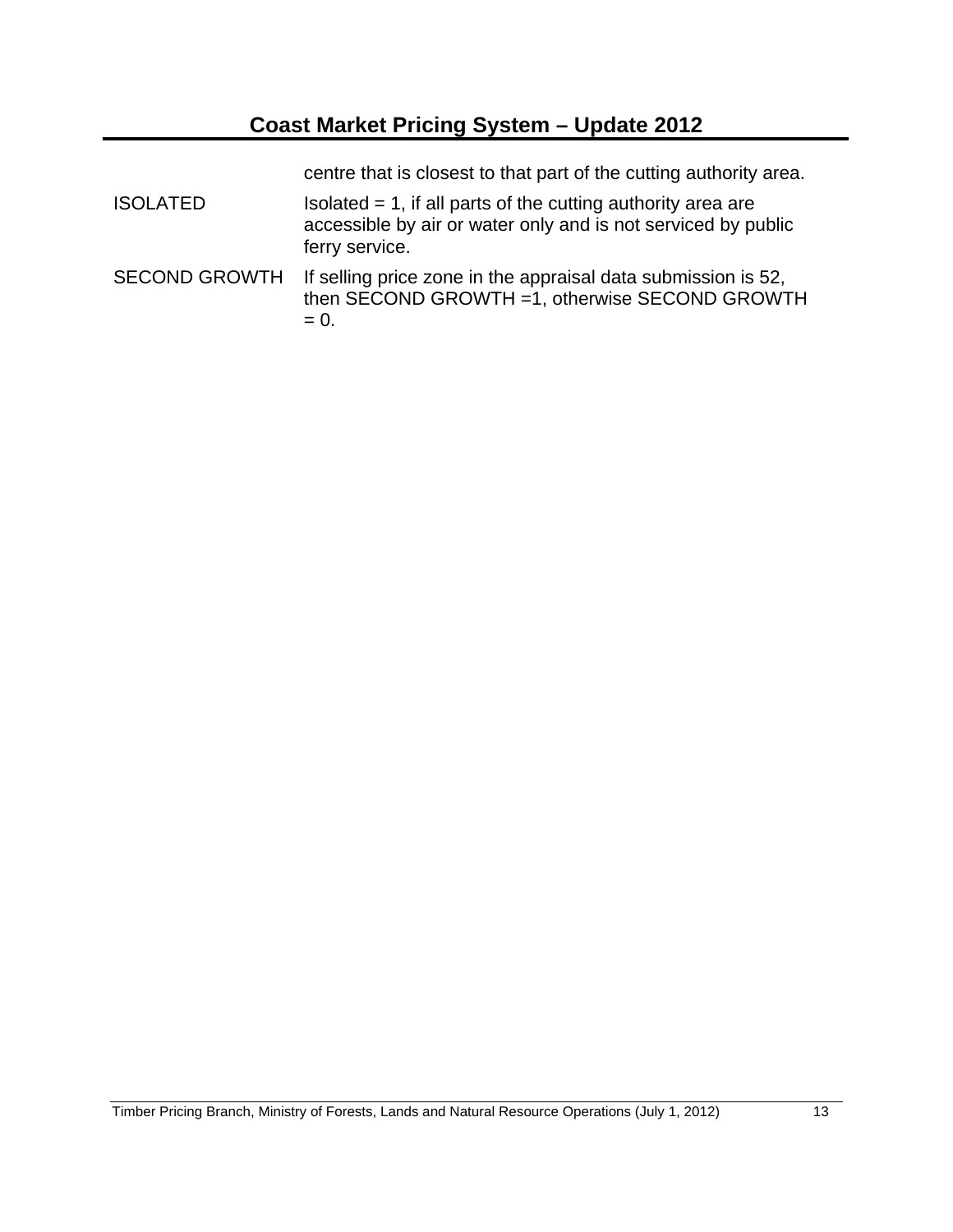**APPENDIX 2**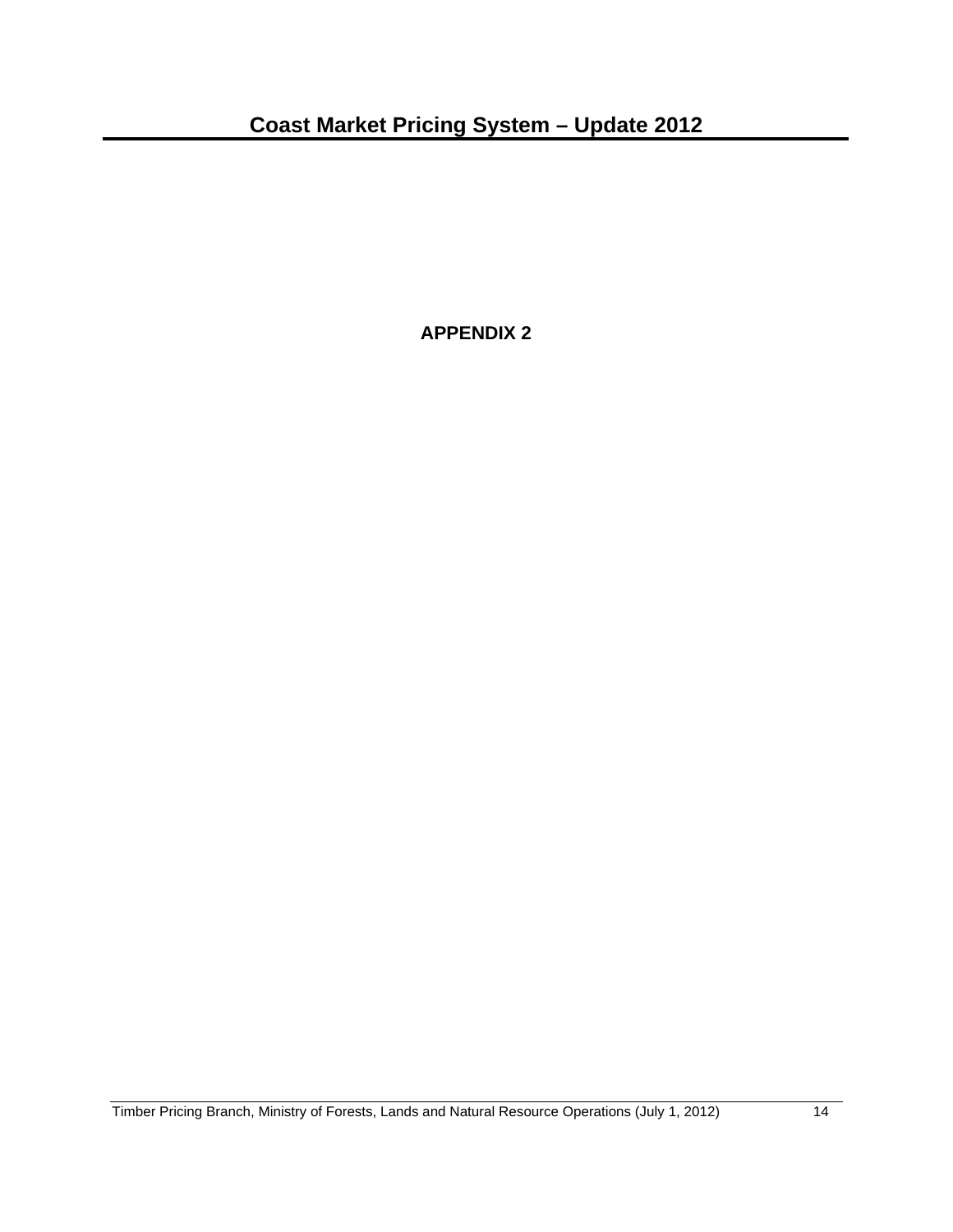# **Coast Market Pricing System – Update 2012**

#### **SPECIFIED OPERATIONS**

If sufficient auction data is not available, the ministry will, for those identified situations, implement specified operations.

The specified operations will be used to adjust the MPS stumpage rate for the estimated incremental cost of the identified situation. The explicit assumption is that if a bidder was faced with a similar situation he or she would lower the bid by the extra cost incurred because of the identified situation.

The situations that may be eligible for specified operations adjustment will be determined according to the following principles:

- The expectation that a bid would be influenced by this situation;
- representation (number of samples, if any, in the auction data set);
- materiality of estimated cost differential (supported by verifiable financial data); and,
- statistical analysis (including the premise that other represented situations and variables in the MPS database and equations may serve as a proxy for the situation in question).

The ministry, after considering the above and any other relevant technical information, may or may not designate the situation as an identified situation eligible for a specified operation and, if eligible, specify the dollars per cubic metre adjustment.

The ultimate objective is to have a representative auction database and hence, few, if any, specified operations adjustments.

The following are identified as specified operations for the Coast MPS.

#### **Cost estimates from the current** *Coast Appraisal Manual* **are used for a – f below.**

#### *a) Skyline Logging*

For those areas within a cutblock that:

- are 600 metres or greater measured in a straight line horizontal distance from the centre of the closest possible landing or place where a landing may be located, and
- are yarded by skyline.

#### *b) Inland Water Transportation*

 Where logs must be towed on Great Central, Owikeno or Powell Lake or other authorized inland water location.